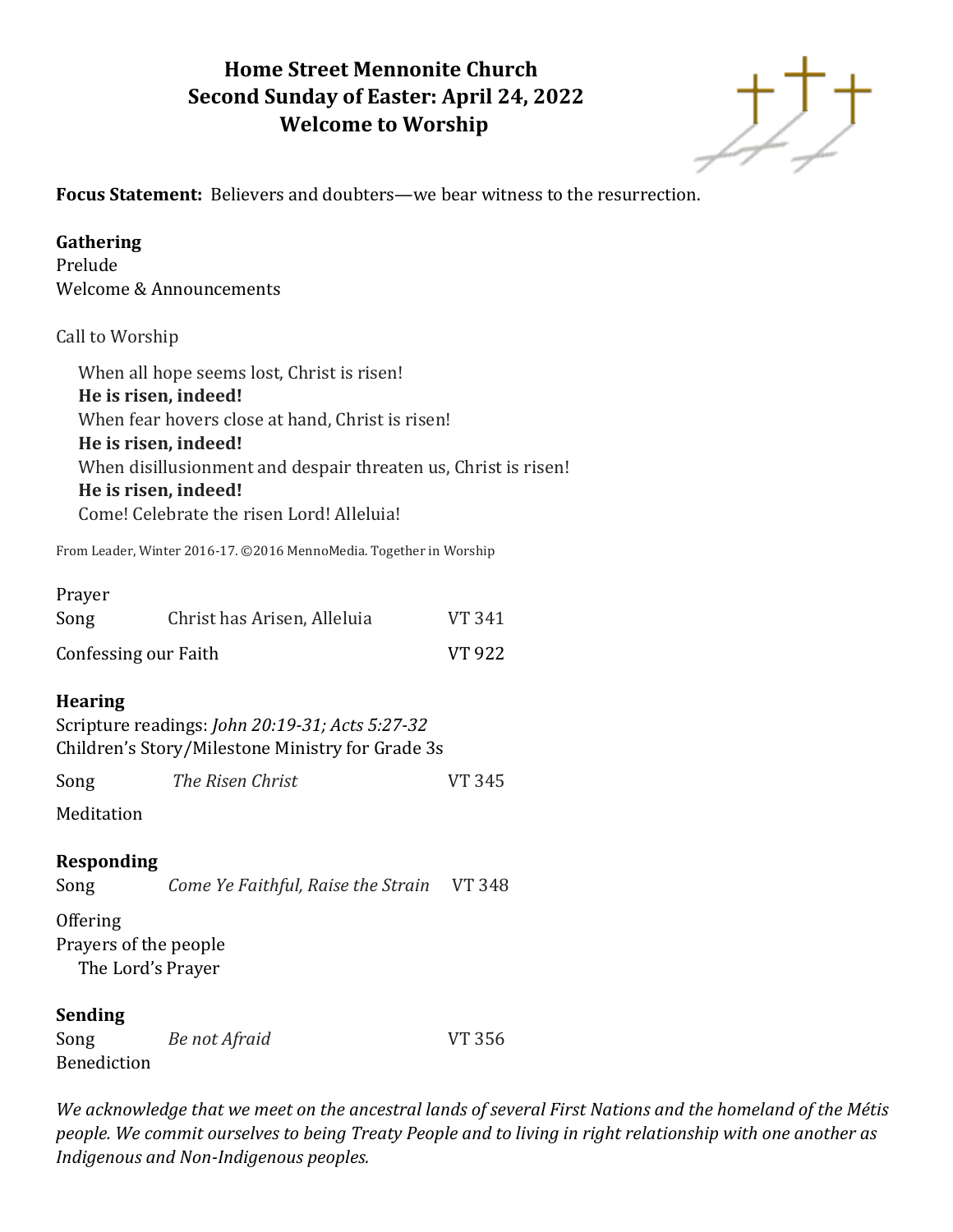### **Worship Participants**

Worship Leader: Jessica N Meditation: Terry L **Prayers of the People: Phil CE** Scripture Reader: Michelle M AV Techs: Andy BW, Michael V Musicians: Brenda Sch, Ruth T Visuals: Michelle M, Peter F Children's Story/Milestones Ministry: Heather S.

#### **Inside Our Doors**

- 1. **Ordination Sunday:** Home Street is looking forward to Pastor Judith's ordination on Sunday, May 8th. Please plan to be here so you can be part of celebrating her gifts and blessing her ministry among us.
- 2. **Sunday School:** We are looking forward to re-starting our modified Sunday School program in Vimy Ridge Park, and we need some music leaders, story tellers, and games leaders to help us do it. Each of these things are just 10 minutes long. You can sign up for one or two weeks, or for 8 weeks. So if you are wanting to reconnect with Home Street's children and families, this is a great way to do it. Please reach out to Alison R, or Angela BP, or Phil.
- 3. **May 4 congregational meeting.** This meeting will be an online meeting. The agenda was sent out to our bulletin distribution list on April 20. A zoom link and further information will be sent out closer to the day of the meeting. All members and participants of HSMC are welcome to join this time of discernment in the ongoing life of our congregation.
- 4. **Special above-budget appeal.** Leadership Council invites above-budget contributions to the Special Samaritan sundry fund for a family reunification situation identified in our congregation. We hope to raise \$3,000 by May 8th. If you are in a position to help, please consider making a donation to HSMC, designating it for "Special Samaritan sundry fund."
- 5. **University graduates**! If you are graduating from university this spring and attend Home Street we would like to celebrate you on Sunday, May 15th during the worship service. Please email Heather Schellenberg at to confirm your presence. If you are not able to attend, please also email so we can still recognize you!
- **6. Thank-you for your responses to the seating survey! We received 79 responses representing 144 people. The results are:**
	- 40 households, 76 people Comfortable in regular seating
	- 28 households, 50 people Prefer physically-distanced seating
	- 11 households, 18 people Not ready to return, regardless of seating

Of 126 people who do/would attend, 60% are comfortable with regular seating, 40% prefer physically-distanced seating.

Based on the results, the Pandemic Guidance Group has determined that our seating for worship will remain as it is currently:

- centre pews, both main floor and balcony -- regular seating
- outside pews, both main floor and balcony -- physically distanced seating

Thank-you for abiding by these seating arrangements.

7. **Book Launch:** Gerry Wolfram's book of poems, *The Girl in the Clock*, will be launched on April 24, 2:00 pm, at the Mennonite Heritage Gallery. The book explores the dynamics of colonization and our relationship with the earth through the eyes of a young girl, a settler descendant who lives in the Wolseley area. Before and after the launch, you will also be able to view the art show called "*Places at the Water Table,"* featuring artists Bob Haverluck, Rhian Brynjolson, Sam Baardman, Louise Arnal, Gerry Wolfram. The gallery requires that all visitors be masked.

### 8. **Walk in the Spirit of Reconciliation**

May 27, 28 and 29. See link below for details. <https://mcccanada.ca/get-involved/events/walk-spirit-reconciliation-3>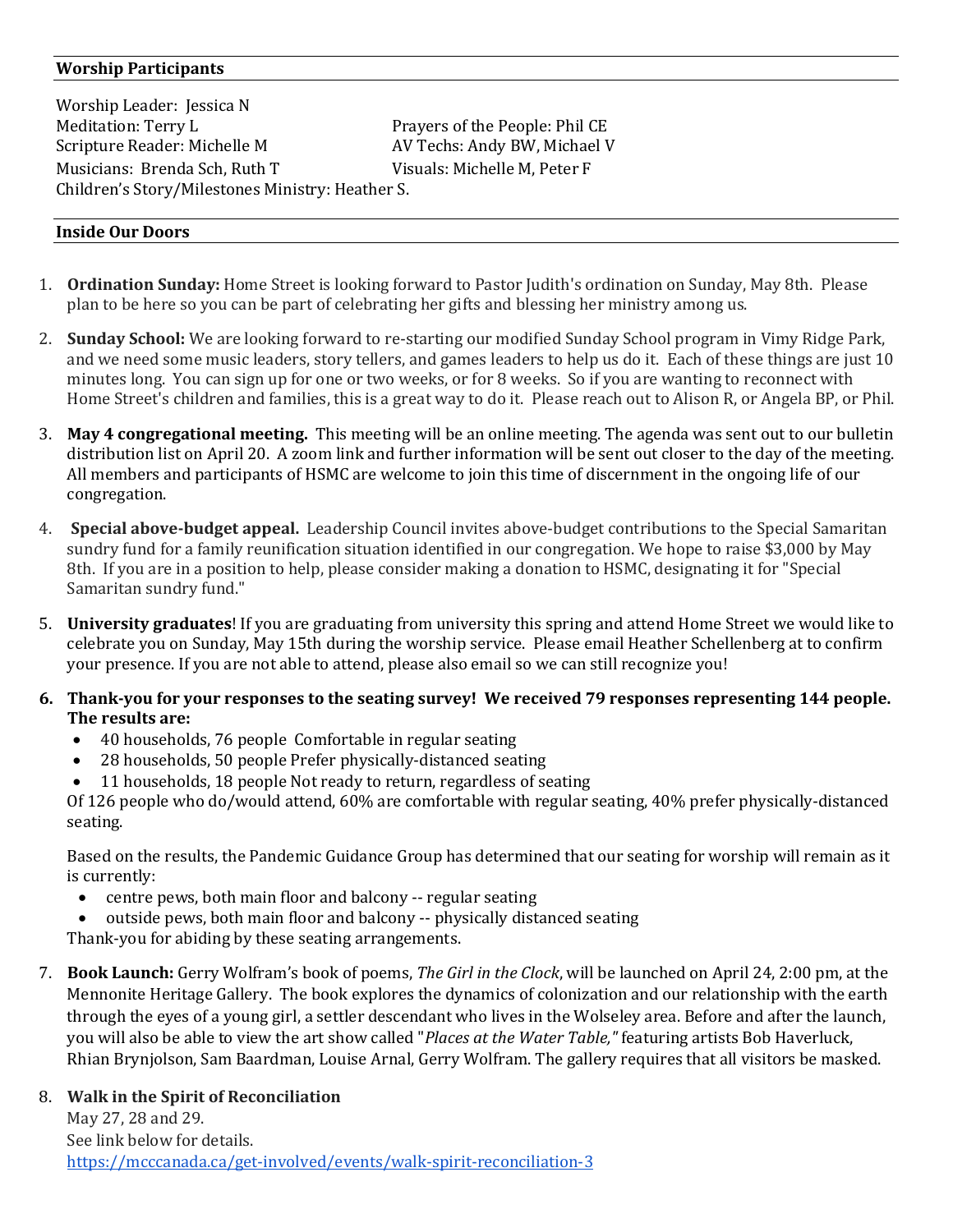- 9. Gordon Janzen and David Neufeld invite you to attend Camps with Meaning **20th Annual Manitoba Birding Retreat** (May 27-29, 2022) at Turtle Mountain. It has become an important event to enjoy God's creation with others who love bird watching. **No experience required** - special invitation to young birders, students and also novice birders of all ages. Children under 12 are FREE. Other students of all ages 50% off registration. **Early Bird discount if you register by April 29.** Register on line at [https://www.campswithmeaning.org/event/8321-](https://www.campswithmeaning.org/event/8321-2022-05-27-birding-retreat-2022) [2022-05-27-birding-retreat-2022](https://www.campswithmeaning.org/event/8321-2022-05-27-birding-retreat-2022)
- 10. **Pastor Judith** will be away from April 18 25.
- 11. **Church Phone Directories:** The 2022 directories are in your church mailboxes, please pick them up after church or come by if you are able to during office hours. There is a mailbox directory posted near the mailboxes if you have forgotten or don't know your number. If you don't have a mailbox, and are a regular attender, please ask Cindy for a copy.
- 12. **Email:** We send weekly emails to the congregation with information on current services and other happenings in the congregation. If you are not on this email list and would like to be please let Cindy Paetkau know at the office, 204-783-1721, [administrator@hsmc.ca](mailto:administrator@hsmc.ca)
- 13. **Donations**: Your donation to Home Street Mennonite Church is very welcome. Join with us as we seek to live and share the love of Christ. Donations to Home Street Mennonite Church can be made in the following ways:
	- Cheque mailed or dropped off at the church
	- E-transfer made by your banking app to the email [donate@hsmc.ca](mailto:donate@hsmc.ca)
	- Automatic deposit-contact the church office for a form to submit to the bank.
	- Online via Canada Helps. See the website a[t http://www.hsmc.ca/donate.html](http://www.hsmc.ca/donate.html) Note that all online donations have a fee of 4% of the donation for processing fees).

Donations received towards the general budget last week: \$3740 Designated to special funds: \$840

14. **Hearing Assistance:** Those who need some hearing assistance in the sanctuary can either ask the sound technician for a headset, or use Wi-Fi-enabled hearing aids. See the sound technician or ask an usher for the instructions.

| This Week at Home Street |    |                    |                                                         |  |
|--------------------------|----|--------------------|---------------------------------------------------------|--|
| April                    | 24 | $10:45$ am         |                                                         |  |
|                          |    |                    | Worship Service                                         |  |
|                          | 24 | $12:00 \text{ pm}$ | <b>Peaceful Direct Action Meeting Downstairs</b>        |  |
|                          | 25 | $7:00 - 8:00$ pm   | Sonolux                                                 |  |
|                          | 25 | $7:00 - 8:00$ pm   | CODA (downstairs)                                       |  |
|                          | 26 | $8:00-9:00$ pm     | Recovery Chapters (downstairs)                          |  |
|                          | 28 | $8:00-9:30$ pm     | 12 Step Group Meeting                                   |  |
|                          | 29 | 7:45am             | Men's Prayer meeting (over Zoom, contact Byron Rempel - |  |
|                          |    |                    | Burkholder if you would like the link)                  |  |
|                          | 30 | $9:00$ am-2:30 pm  | SDA worship (sanctuary & downstairs)                    |  |
|                          |    |                    |                                                         |  |

#### **Outside Our Doors**

### **The Right Food. The Right Place. The Right Time.**

Join Dr. Dorothy Nyambi, President & CEO of MEDA, as she challenges the positions of Elon Musk and the UN's David Beasley that hunger isn't a "spend money and its fixed" problem. Hunger is a complex problem of food politics. It requires the right food at the right place at the right time. Scott Ruddick, Senior Director in Global Security, will also be giving an update on the crisis in Ukraine through the MEDA lens.

#### **April 28, 7:00 pm, Marpeck Commons, Canadian Mennonite University**

RSVP to Randy Sawatzky at [rsawatzky@meda.org](mailto:rsawatzky@meda.org)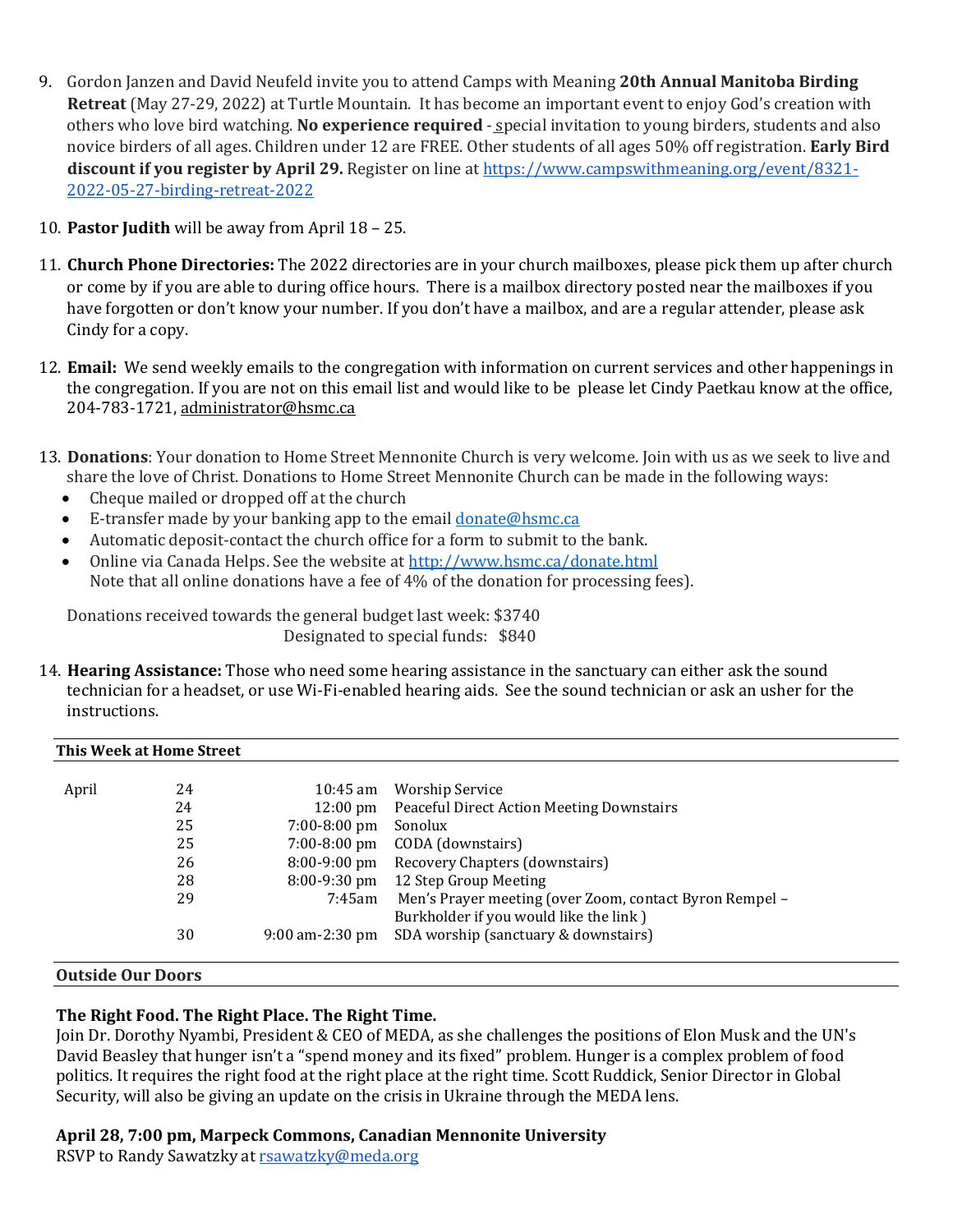**[Ten Thousand Villages Brandon](https://mennonitecentralcommittee.cmail20.com/t/i-l-culhhlk-tjhliklilh-i/) invites you to a Winnipeg spring market!** Come out to shop beautifully handcrafted fair trade items on April 29 between 2pm - 8pm and April 30, 10am - 5pm. Located at Springfield Heights Mennonite Church, 570 Sharron Bay S, Winnipeg.

We're hiring! MCC Canada is looking for a **Stewardship Coordinator**, an **[Enterprise IT Systems Specialist](https://mennonitecentralcommittee.cmail20.com/t/i-l-culhhlk-tjhliklilh-h/)** and more! Visit [mccmb.ca/openings](https://mennonitecentralcommittee.cmail20.com/t/i-l-culhhlk-tjhliklilh-k/) for more information and to apply.

**Lindenwood Retirement Living is currently seeking a Spiritual Care Coordinator to enhance, facilitate, and promote the Spiritual Care programming for our residents, staff, and families**. For more information please see our website, [www.lindenwood.ca/careers](http://www.lindenwood.ca/careers)



**Disaster Service** 

Mennonite The April edition of On the Level is now available from Mennonite Disaster Service. In our current issue: Learn how families can volunteer and serve together, read about MDS volunteers and how they've made long-term changes in Marianna, Florida, and find about volunteers heading to British Columbia to assist wildfire survivors in British Columbia.

*Click on this link to read more:* **[https://conta.cc/3OnFmqZ](https://r20.rs6.net/tn.jsp?f=001WXKNZjndJ1byyFMw8oyoCQDIL1rJRo2qAzzvKRbgR0CtnNIPNlpHlrfIQfx3tDe44cVIMYOlXF-VtqWXIQTftzpOi_uL6sKD257AGAGpkazHIBVhBVfa11PNJqwSid3R8SkGVpbBggoSrzP5oLXKuw==&c=9L57UfC3wXPXyrDskznT6xanpg8iFufXpvT8fmJkzniWLtUY2gGw0Q==&ch=v8I-DGjuYsbl4mvrE9fZUNmBvlk4Cxta7O_NRjEq3yzEhfUgdblFQA==)**

### **Mennonite Church Manitoba**

**Summer camp is not the same (actually it's not possible) without our volunteers!** Kitchen and maintenance help, camp pastors, and health officers are needed at both camps. Come and spend a week at one of our lovely sites and add your unique gifts to our amazing camp community. Call the CWM office at 204-895-CAMP or register online at [www.campwithmeaning.org/staff.](https://mennochurch.us17.list-manage.com/track/click?u=ad5b62cc11dbd51616d36b2e2&id=c37c9706a8&e=e5164c07cf)

**Hey young men!** Working at camp provides all sorts of life skills and an amazing community experience. And we need more male staff. If you have a week or two or more and are looking for something fun and meaningful to do – please think about camp. Reach out to Janet at [jpeters@mennochurch.mb.ca](mailto:jpeters@mennochurch.mb.ca) or find info and applications at [www.campswithmeaning.org/staff.](https://mennochurch.us17.list-manage.com/track/click?u=ad5b62cc11dbd51616d36b2e2&id=bd8560e2cf&e=e5164c07cf)

# **MCM Delegates for MC Canada Gathering 2022**

Mennonite Church Manitoba is looking for delegates to attend the MC Canada Gathering in Edmonton, July 29-Aug 1. We need 11 general delegates to represent MCM at delegate sessions and 3 Young Leaders Experience participants (age 17-21) to take part in a delegate program geared for them. Registration, accommodation, and travel costs will be covered. Please see [www.mennochurch.mb.ca/news](https://mennochurch.us17.list-manage.com/track/click?u=ad5b62cc11dbd51616d36b2e2&id=bf90f09870&e=e5164c07cf) for more info, and contact [office@mennochurch.mb.ca](mailto:office@mennochurch.mb.ca) if you are interested.





#### **Gathering 2022**

Registration for We Declare: what we have seen and heard, from July 29 to Aug. 1, in Edmonton, Alta., opens April 13. Come and join our nationwide community of faith as we gather together with our Mennonite Church Alberta faith family to examine what it means to share the Good Declare News and bear witness to the Gospel of Peace. Register here: [mennonitechurch.ca/gathering2022](https://mennochurch.us17.list-manage.com/track/click?u=ad5b62cc11dbd51616d36b2e2&id=a09d5fe7cc&e=e5164c07cf)

**International Witness**

**Prayer request from MC Canada Palestine-Israel Network**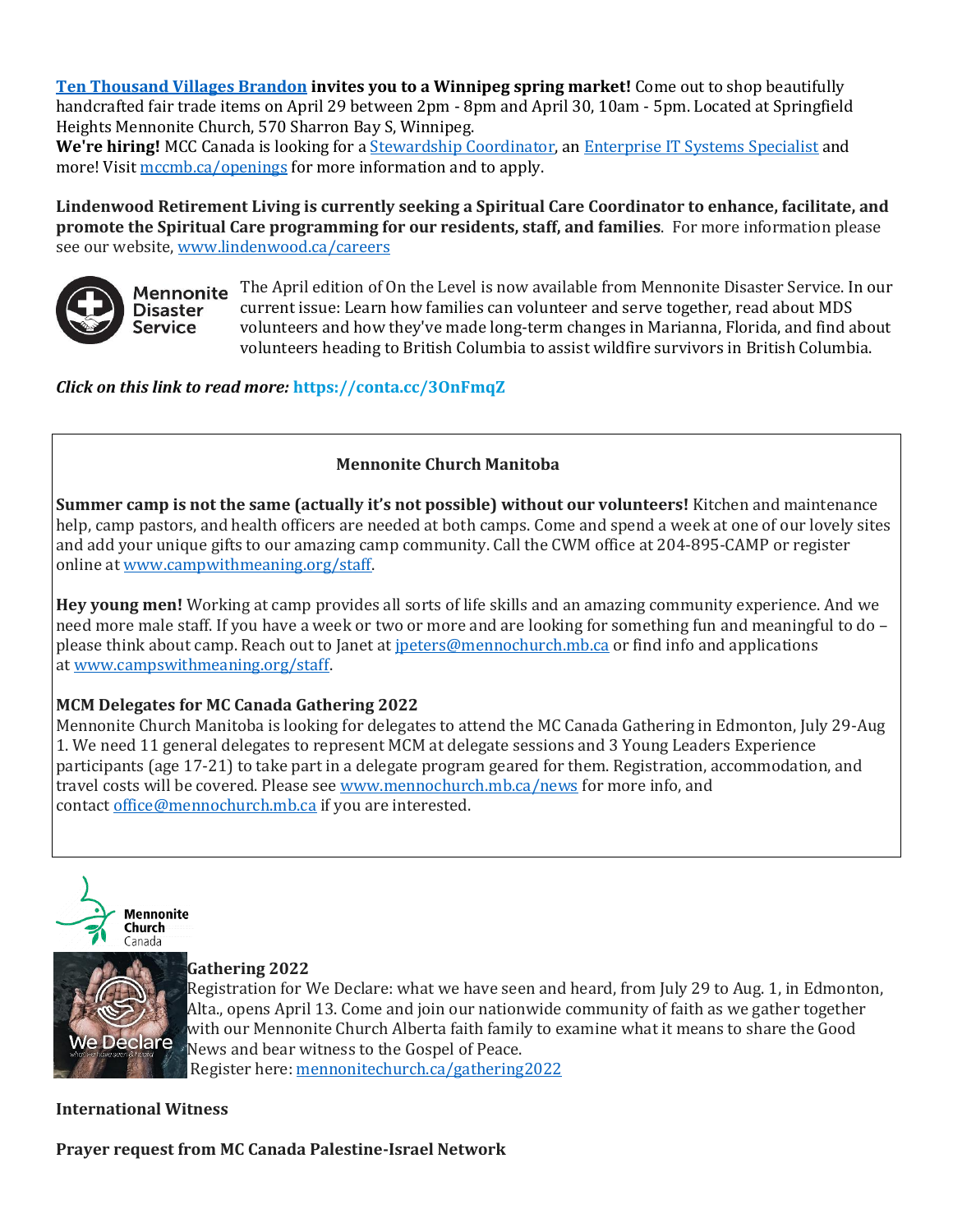This year in Palestine and Israel, the holy seasons of Passover, Easter and Ramadan converge, making the Old City of Jerusalem a lively place of pilgrimage and prayer for Jews, Christians and Muslims. It is also a time of tension rooted in the ongoing injustices of the Israeli occupation. Let us pray for our Palestinian brothers and sisters as they seek to live out and proclaim Jesus's way of peace.

See the Holy Week in Jerusalem suggestions at: [https://mennochurch.mb.ca/get-involved/Palestine-Israel](https://mennochurch.us17.list-manage.com/track/click?u=ad5b62cc11dbd51616d36b2e2&id=8e4c84859c&e=e5164c07cf)

### **Prayer part of daily life at Meserete Kristos Seminary**

Witness workers in Ethiopia, Werner and Joanne De Jong, are learning about prayer from their students at the Meserete Kristos Seminary. They ask us to join their students in prayers for peace in Ethiopia and for the last month of classes, papers and exams before graduation on May 21.

### **Westgate Mennonite Collegiate**

**WESTxWEST Fundraising Concert:** It is time to raise some money and pay down the debt. You are invited to a unique Capital Campaign Fundraising Concert at the WECC featuring Westgate Alumni. **Monday April 25th. Show starts at 8pm. Doors open at 7:15 pm**. Tickets are \$25 each. An opportunity to make a larger donation toward our Capital Campaign will be given when purchasing tickets and on the night of the show. Please visit th[e website](https://westgatemennonite.ca/2022/03/westxwest-fundraising-concert/) to hear a sample from each of the groups and to purchase your tickets. "It's gonna be a rockin' good time!"

**Westgate Junior High Presents: Three One Act Plays**: **Thursday, May 5 and Friday, May 6 at 7:00 p.m**. Centre Culturel Franco-Manitobain, 340 Provencher Blvd. To purchase tickets (\$8) please contact the school at ph [204-](tel:2047757111) [775-7111](tel:2047757111) or email [lhp@westgatemennonite.org](mailto:lhp@westgatemennonite.org)

**Westgate Mennonite Collegiate** invites general letters of interest/applications for teaching positions in a variety of subject areas. It is anticipated that course loads in Mathematics, Sciences, English Language Arts, Christian Studies, Guidance and Resource at the junior and senior high levels will require teachers who ideally would also have an understanding and an appreciation of the Anabaptist tradition. A cover letter and vitae can be submitted to Lori Hildebrandt Penner at **[lhp@westgatemennonite.org](mailto:lhp@westgatemennonite.org)** by April 20, 2022

### **Canadian Mennonite University**

**Free Tuition for a year at CMU!** Apply to CMU for a chance to have your undergraduate tuition covered! To be eligible Canadian students must return a completed CMU application for the 2022/23 academic year starting in September. Visi[t cmu.ca/admissions](http://cmu.ca/admissions) for further eligibility requirements.

**Consider CMU: "Where your faith and community matter."** Virtual open house on Wednesday, April 27, 6:00– 7:00 PM CDT. Receive a virtual tour of CMU's campus, ask questions of our Admissions team, and hear from faculty and current students. Visit [cmu.ca/virtual-open-house.](http://cmu.ca/virtual-open-house)

**MHC Gallery is hosting a conference, "Art, Activism & Advocacy: Joint Operations for Healing the Earth"** from April 29 to May 1. Visit [cmu.ca/gallery](http://cmu.ca/gallery) for more details and to register.

**Volunteer Opportunities.** CommonWord Bookstore and Resource Centre is currently looking for volunteers: Friday Afternoon Customer Service Assistant (1 person, in-store) and Data Entry Assistant (multiple persons, offsite). Join the team and help resource the wider church! For more information visit [commonword.ca/go/volunteer.](http://commonword.ca/go/volunteer)